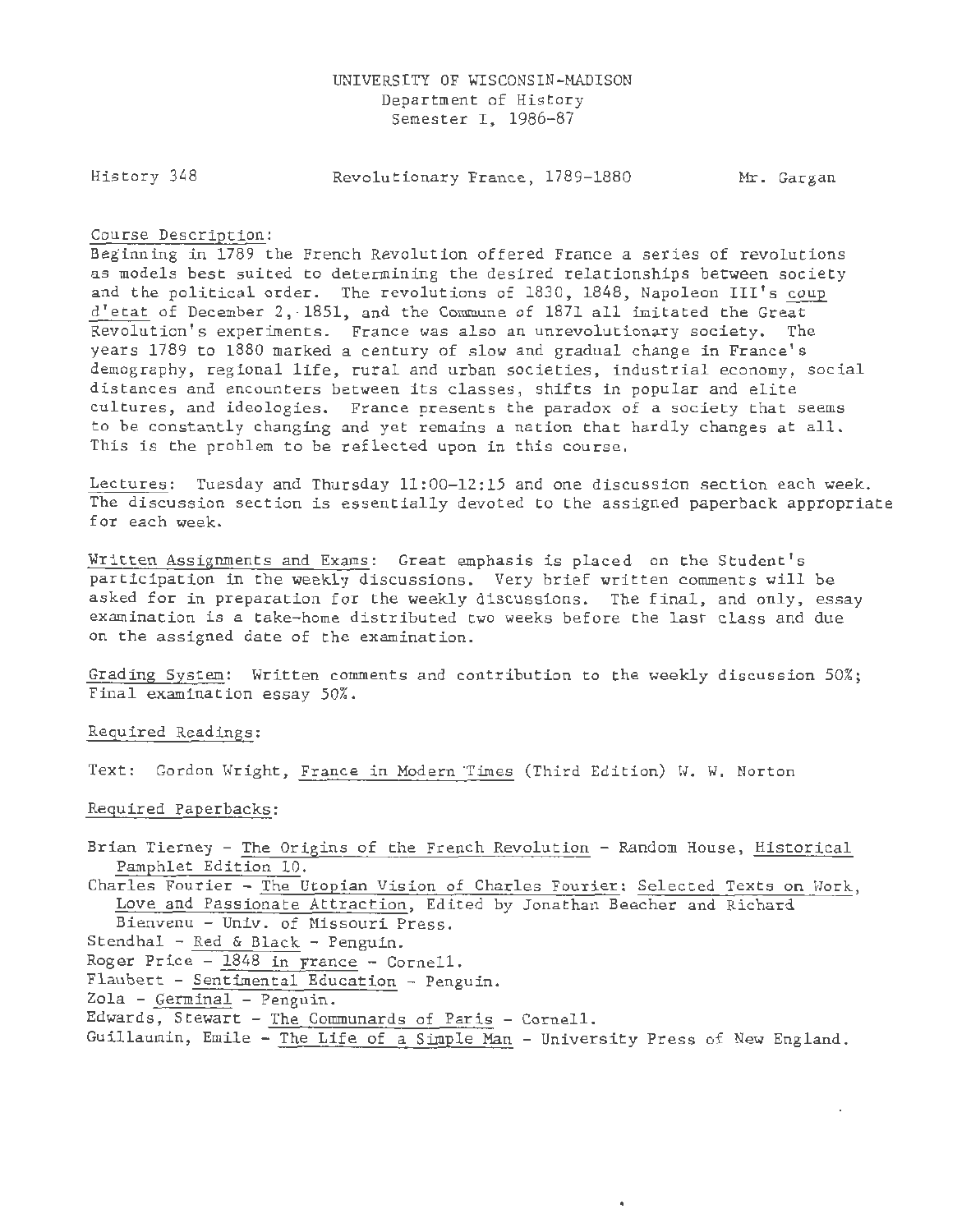# History  $34a - 9$

 $\lambda$ 

 $\frac{1}{2}$ 

## E. Gargan

|                                                                                                                                                                                                                              | Population 1791-1968                                                                                                                                                                                                                                                                    |                                                                                                                                                                                               |  |  |  |  |
|------------------------------------------------------------------------------------------------------------------------------------------------------------------------------------------------------------------------------|-----------------------------------------------------------------------------------------------------------------------------------------------------------------------------------------------------------------------------------------------------------------------------------------|-----------------------------------------------------------------------------------------------------------------------------------------------------------------------------------------------|--|--|--|--|
| Year                                                                                                                                                                                                                         | Population<br>(in chousands)                                                                                                                                                                                                                                                            | Annual<br>Increase<br>per 100                                                                                                                                                                 |  |  |  |  |
| 1791<br>1801<br>1821<br>1831<br>1836<br>1841<br>1846<br>1851<br>1856<br>1861<br>1866<br>1872<br>1876<br>1881<br>1886<br>1891<br>1896<br>1901<br>1906<br>1911<br>1921<br>1926<br>1931<br>1936<br>1946<br>1954<br>1962<br>1968 | 27,190<br>27,350<br>30,462<br>32,589<br>33,541<br>34,230<br>35,400<br>35,783<br>36,039<br>37,386<br>38,067<br>36,103<br>36,906<br>37,672<br>38,219<br>38,343<br>38,518<br>38,962<br>39,252<br>39,605<br>39,210<br>40,744<br>$-41,835$<br>41,907<br>40,503<br>42,777<br>47,558<br>50,105 | 0.005<br>0.56<br>0.69<br>0.59<br>0.41<br>0.68<br>0.21<br>0.14<br>0.74<br>0.36<br>0.55<br>0.41<br>0.29<br>0.06<br>C.09<br>0.23<br>0.15<br>0.18<br>0.78<br>0.53<br>0.03<br>0.70<br>0.80<br>0.70 |  |  |  |  |

## SOME STATISTICS ON THE DEVELOPMENT AND STRUCTURE OF FRENCH SOCIETY 1775-1968

Distribution of the Population

| According to Age Groups |      |                                         |      |      |      |  |  |  |  |  |
|-------------------------|------|-----------------------------------------|------|------|------|--|--|--|--|--|
| Ages                    | 1775 | 1851                                    | 1901 | 1946 | 1968 |  |  |  |  |  |
| $0 - 19$                | 42.8 | 38.5                                    | 34.3 | 29.5 | 33.8 |  |  |  |  |  |
| $20 - 59$               | 49.9 | 51.3                                    | 52.7 | 54.5 | 48.3 |  |  |  |  |  |
| $60+$                   | 7.3  | 10.2                                    | 13.0 | 16.0 | 17.9 |  |  |  |  |  |
|                         |      | 100.001 100.001 100.001 100.001 100.001 |      |      |      |  |  |  |  |  |

Percentage of Urban Population

| Year | X of Urban<br>Population in<br>Communes of<br>$2,000$ and more | Z of Population<br>in Towns of<br>5,000 and more |  |  |  |  |  |
|------|----------------------------------------------------------------|--------------------------------------------------|--|--|--|--|--|
| 1836 |                                                                | 16.8                                             |  |  |  |  |  |
| 1846 | 24.4                                                           |                                                  |  |  |  |  |  |
| 1851 | 25.5                                                           | 17.9                                             |  |  |  |  |  |
| 1856 | 27.3                                                           |                                                  |  |  |  |  |  |
| 1861 | 28.9                                                           |                                                  |  |  |  |  |  |
| 1866 | 30.5                                                           | 24.4                                             |  |  |  |  |  |
| 1872 | 31.1                                                           |                                                  |  |  |  |  |  |
| 1881 | 34.8                                                           |                                                  |  |  |  |  |  |
| 1891 | 37,4                                                           |                                                  |  |  |  |  |  |
| 1901 | 40.9                                                           | 35.6                                             |  |  |  |  |  |
| 1911 | 44.2                                                           | 38.4                                             |  |  |  |  |  |
| 1921 | 46.4                                                           | 41.1                                             |  |  |  |  |  |
| 1936 | 52.4                                                           | 46.8                                             |  |  |  |  |  |
| 1954 | 56.0                                                           | 50.2                                             |  |  |  |  |  |
| 1962 | 61.7                                                           | 55.2                                             |  |  |  |  |  |
| 1968 | 70.5                                                           | 59.0                                             |  |  |  |  |  |
|      |                                                                |                                                  |  |  |  |  |  |

Source: Georges Dupeux, La Société francaise 1789-1970<br>(Paris, 1972) pp. 46, 16, 19.